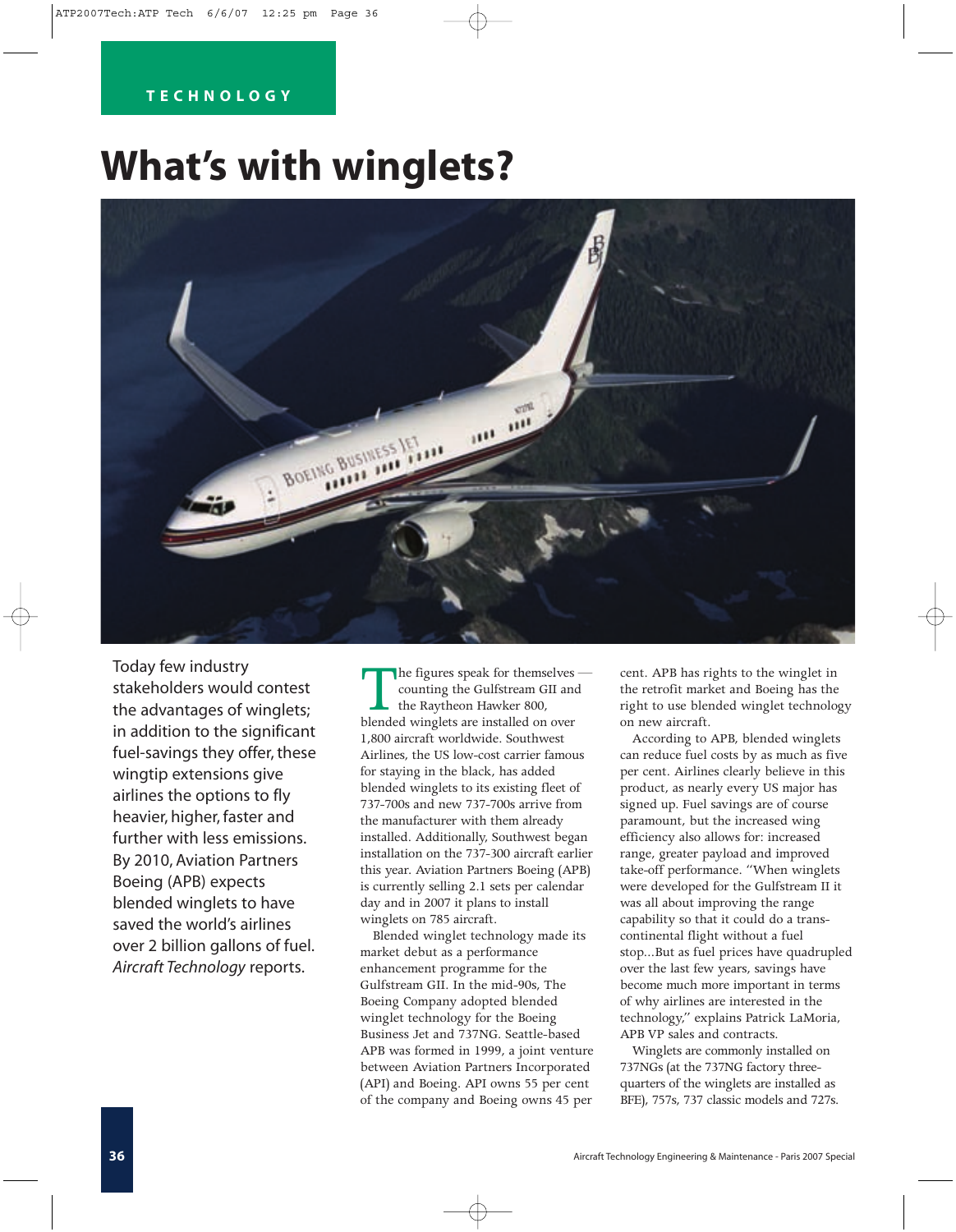

*The first use of a winglet on commercial transport aircraft was the Valsan winglet (now Quiet Wing Corp) on the 727.*

Demand for the blended winglets is global, with strong orders from the Asia Pacific (recent 737-800 winglet orders from China's Shandong Airlines, Shenzhen Airlines, Air China, and Australia's Virgin Blue) and the US Majors. In April 2007 American Airlines (AA) was named as the launch customer of the 767-300ER blended winglet programme. GKN Aerospace has been selected by APB to produce this 11ft tall winglet as well as the winglet for the 737-300/500.

AA is currently equipping its fleet with winglets. It first equipped a 757 and 737 and flew them to determine if the fuel savings were what the airline expected. Based upon those numbers, it decided to equip its 757 and 737 fleets (77 and 124 aircraft, respectively). Once the 767- 300ER winglet is certified, AA will install them on its fleet of 58 767 aircraft.

"American will conserve 17 to 21 million gallons in fuel annually for the 767-300ER fleet. Once winglets are installed on all of our current 737, 757 and 767 fleets, we

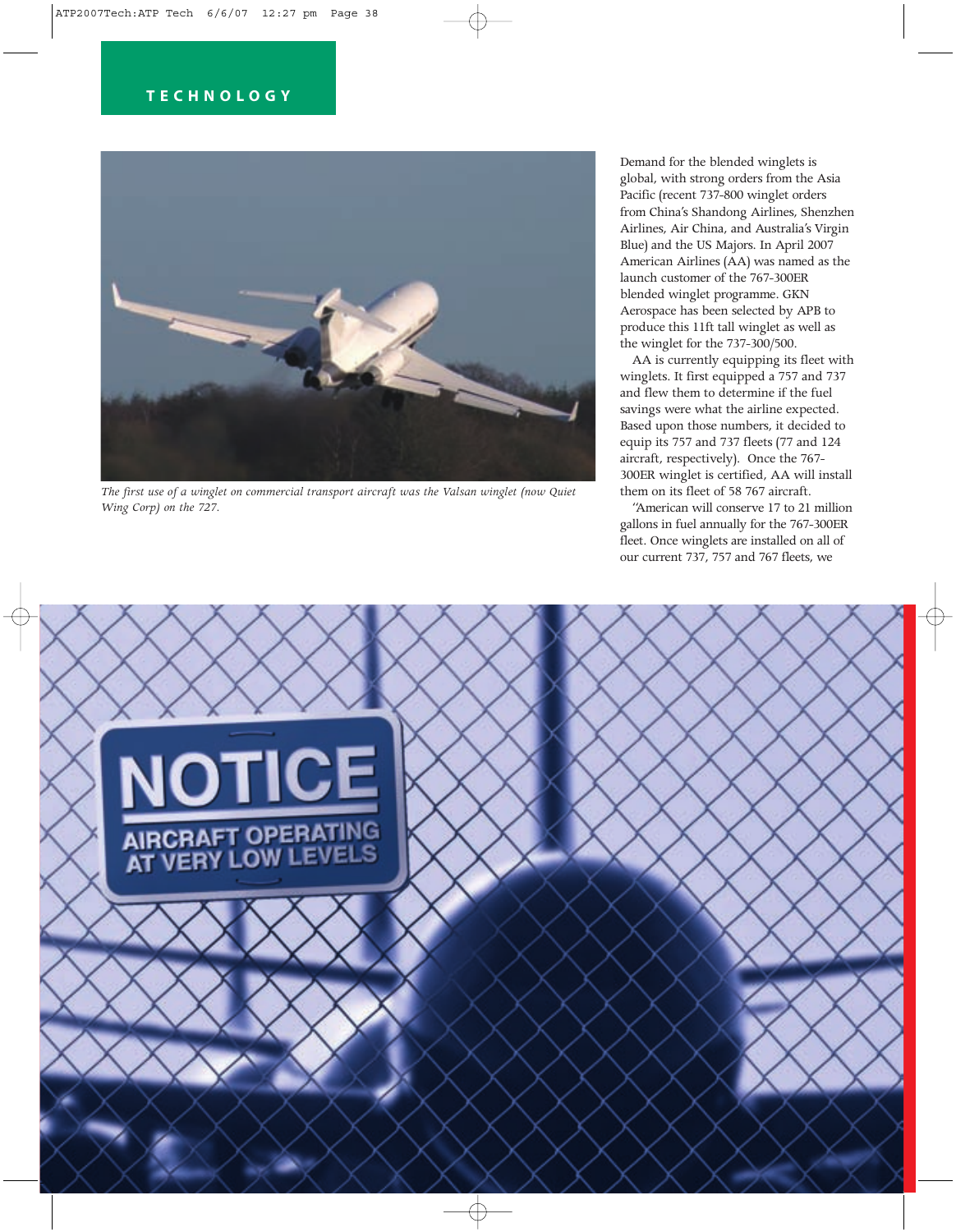will be saving more than 42 million gallons of fuel per year," notes John Hotard, AA spokesman. "Besides the compelling cost savings, the fuel burn improvement also results in a reduction of 423,000 tons of CO2 emissions annually."

Austrian Airlines is the first European airline to order the 767-300ER blended winglets. The airline, which has operated blended winglet technology on 737-800s since early 2005, will retrofit its fleet of six 767-300ERs. Based on their route structure and schedule, APB expects that Austrian Airlines' fleet will experience over five per cent in block fuel savings as a direct result of the 767- 300ER blended winglets.

## *The nitty gritty*

A winglet can best be described as a near vertical extension of the wingtip. For maximum strength and flexibility, it is made from a mixture of metal and composite materials. The upward angle of the winglet, its inward angle as well

as its size and shape are crucial for correct performance, and unique in each application. The function of the winglet is to relocate the tip vortex of the wing above and outwards of the normal location. The vortex that occurs at the tip of the new location (the winglet) is considerably smaller, thereby reducing drag and decreasing fuel burn. Winglets also improve the span load distribution of the wing without excessive increase in wing span, thus increasing the efficiency of the wing.

Both blended and straight winglets work in the same way; the principle being to reduce the wingtip vortex and decrease drag. Both types are bolted onto the wing to facilitate quick removal, repair and replacement. Straight winglets are attached to the wing perpendicularly, while there is a gentler curving gradient with the blended winglet. Mike Stowell, the engineering leader at Aviation Partners, explains the reason for this:

*"American will conserve 17 to 21 million gallons in fuel annually for the 767-300ER fleet. Once winglets are installed on all of our current 737, 757 and 767 fleets, we will be saving more than 42 million gallons of fuel per year,"* —John Hotard AA spokesman



# WE'RE ALWAYS LOWERING OUR CUSTOMERS' EXPECTATIONS.

LOWER EMISSIONS. LOWER MAINTENANCE. LOWER OPERATING COSTS.

CFM™ engines offer a lower cost of ownership than any others. After all, they generate extremely low maintenance costs, provide unique commonality across fleets, and have high residual value. Added to which, their NOx emissions, fuel burn and noise levels are low, and getting lower all the time. Is it any wonder most of the world's low-cost carriers rely on our engines to keep them low-cost? For the complete low-down, visit www.cfm56.com

CFM, CFM56 and the CFM logo are all trademarks of CFM International, a 50/50 joint company of Snecma and General Electric Co.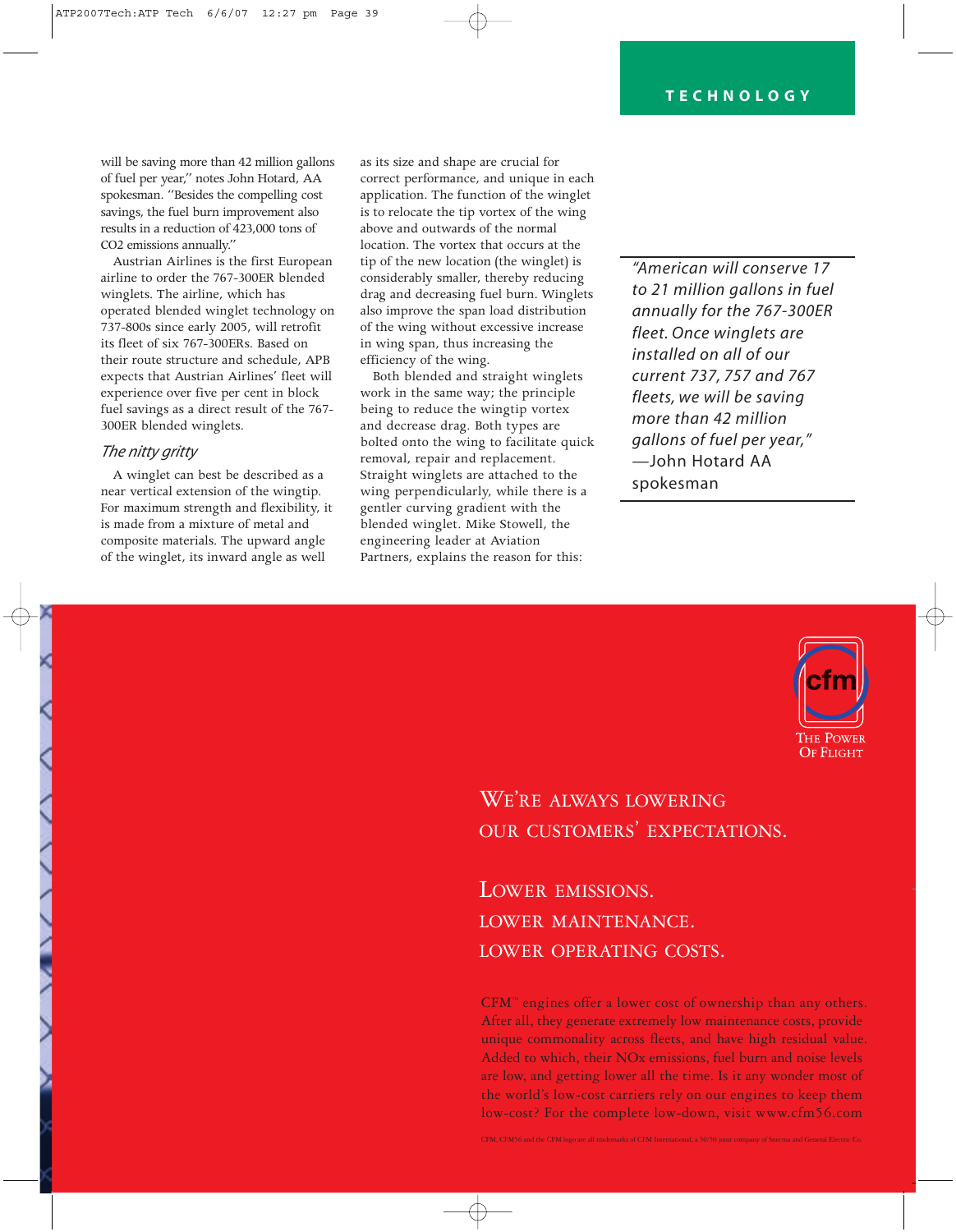# **TECHNOLOGY**



"There is a phenomenon called interference drag in the transition area, and anytime you have two airfoils that are perpendicular you run into this. The blending alleviates some of the problems associated with interference drag."

Quiet Wing Corporation, also based in Seattle, attaches the winglet at right angles to the wing. The company has been in business for nearly two decades and originally started off developing a hushkit for 727 series aircraft. Part of that development was not only to hushkit the engine to meet Stage 3 noise compliance, but also to provide aircraft performance improvements. This involved a combination of a wing modification, based on changing the trailing edge of the flap profile, and the installation of winglets. According to company spokesman Peter Swift, the first use of a winglet on commercial transport aircraft was the Valsan winglet (now

Quiet Wing Corp) on the 727. "Right now we provide winglets for the 727, but the company intends to provide winglets for the 737 classic models. Flight testing will be underway this summer, with approval expected early in 2008," he says.

In addition to the angle of attachment, another major difference between blended and straight winglets is height. The Boeing winglet is tall, about 8ft high on the 737. The Quiet Wing winglet is about half the size. Swift explains: "We have a patent on the trailing edge modifications that we do and half of our drag reduction and fuel savings is based on changing the camber of the wing. The other half is based on the winglet. This enables the winglet to become smaller, lighter, less intrusive to the wing structure and easier to install."

Quiet Wing's target market is focused on areas where older aircraft operate — South America, Africa and parts of



WWW.ULTRAMAIN.COM **•** +1-505-828-9000 **•** sales@ultramain.com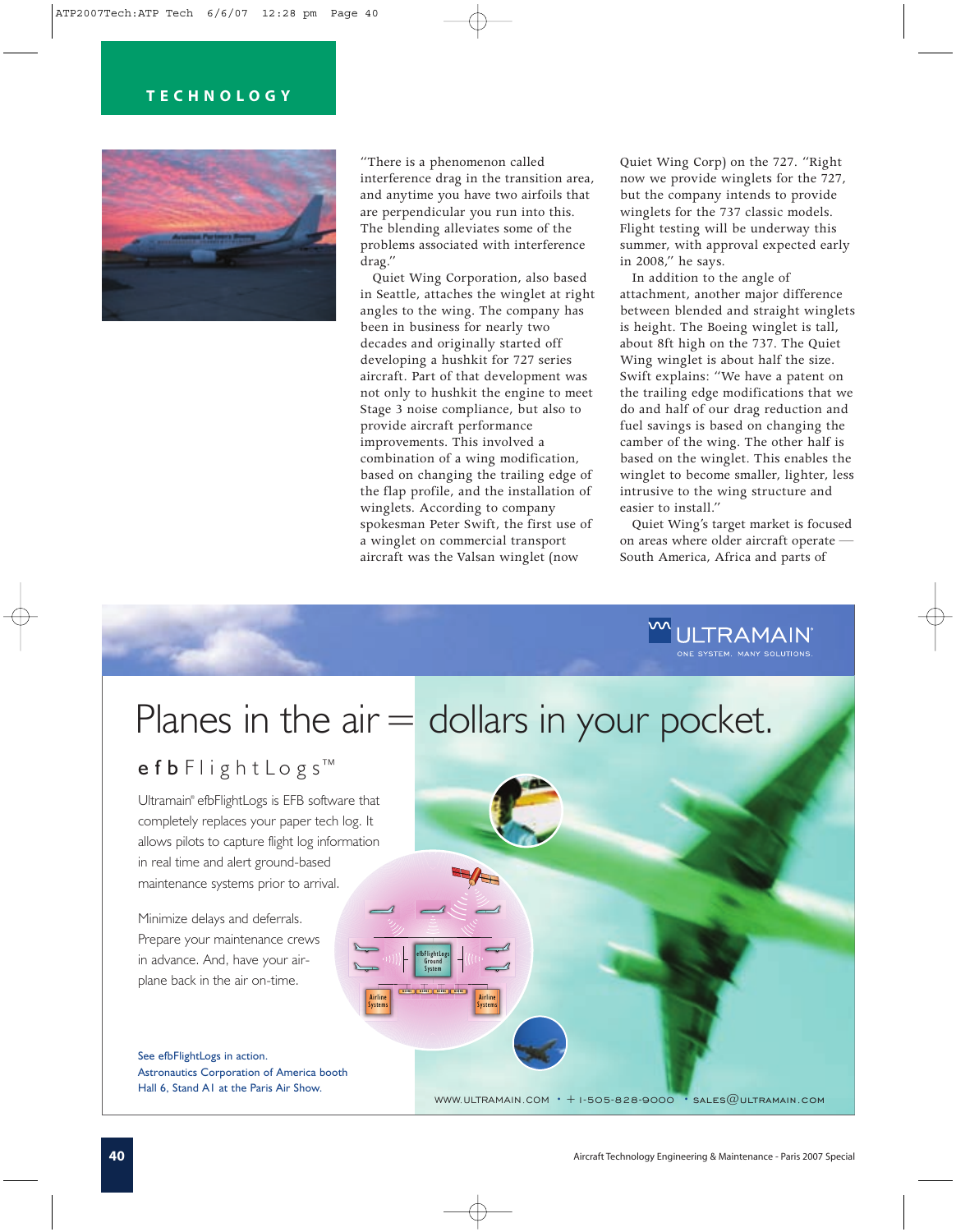Europe. Benefits are especially apparent when aircraft operate in hot and high climates, because the system allows the aircraft to use less power to achieve the same amount of lift, resulting in greater payload, fuel reduction and engine maintenance savings. Aviacsa in South America is currently using the system on its 727 and 737 fleet. The winglets are also used by many smaller cargo operators and VIPs. "The range, and payload increase along with improvements in fuel consumptions allow operators to increase revenue substantially," notes Swift. "And of course it looks cool too!"

According to Quiet Wing, the winglet performance kit offers a guaranteed payload increase of up to 8,000lb on a 737 and close to 18,000lb on a 727. Fuel savings are in the range of 3.5 to seven per cent depending on the operator and there are additional benefits of reduced landing and take-off field lengths,

and reduced stall speeds. The cost of a unit uninstalled is \$695,000. The company anticipates delivering 25 winglet performance kits to customers in 2007 and 50 in 2008.

#### *Installation intricacies*

As already mentioned, the Quiet Wing winglet is part of a complete system. When the winglet is installed, the flap settings are changed, the trailing edge of the wing is drooped, as are the ailerons. There is no adjustment of the stabiliser. Installation of the package takes about seven to 10 days. Modification required during blended winglet installation depends on the type and age of the aircraft. Stowell observes that aircraft "require modification on the outboard area just to get the winglet to mate with the wing".

For blended winglet installation, there is also wing strengthening, trim

*"Our programme objective is not to affect the normal operations of the airplane or impact the maintenance programme…It is still very much the same type of airplane, but you enjoy the benefit of winglets."* —Mike Stowell, engineering leader at Aviation Partners

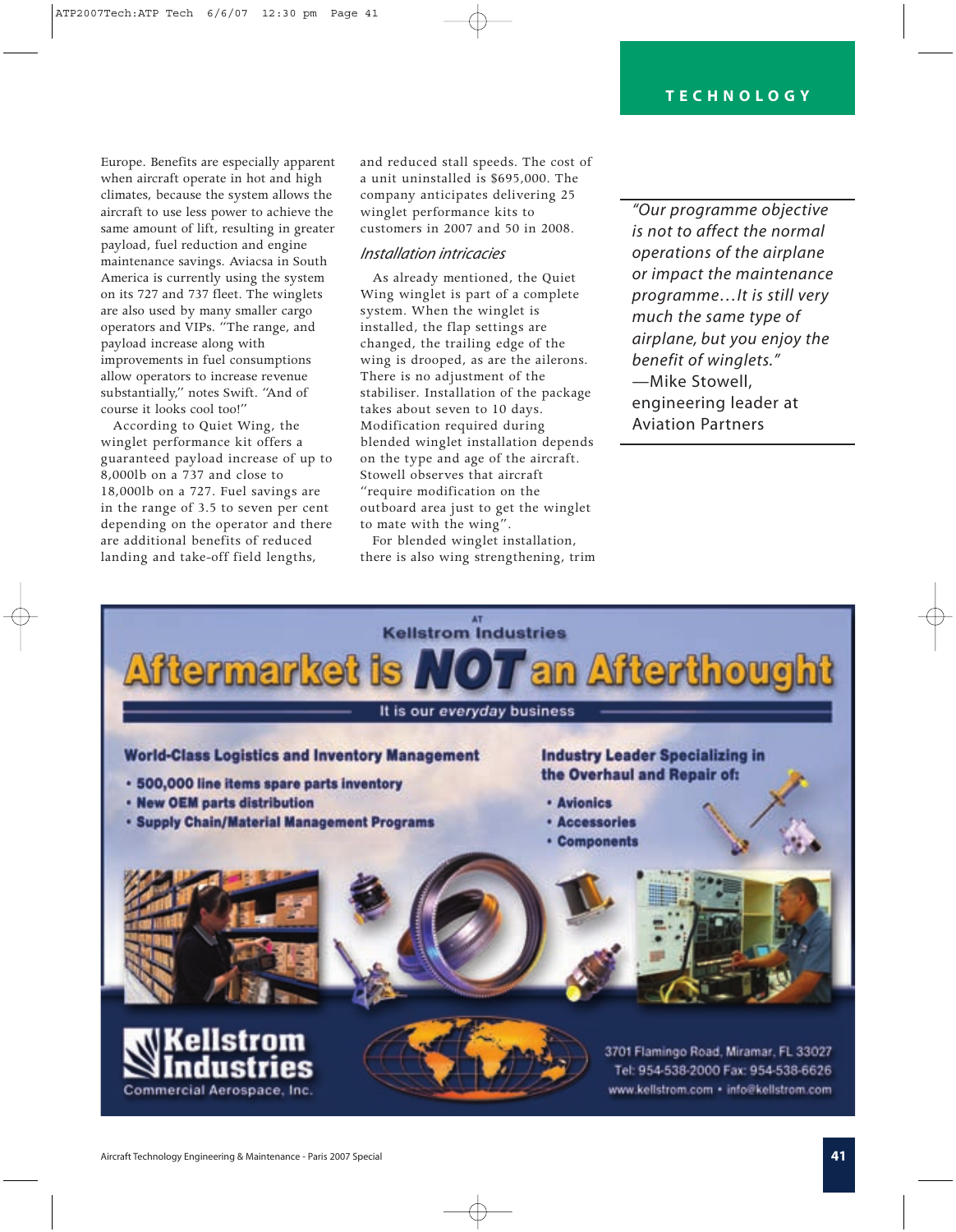

adjustment on the stabiliser, and load alleviation systems (that affect some of the systems in the cockpit) to take into account. Stowell expands: "Early on in the programme when we were doing retrofit, we did quite a bit of wing modification and strengthening. Then Boeing took our data and actually strengthened the wing in the factory, so we can put the winglet on in the factory or on retrofit. There is less modification required for a stronger wing."

Depending on whether the wing is strengthened or not, blended winglet installation takes four days to a week. The base price for the uninstalled winglets for the 737- 700/-800/-900 is \$850,000, the 737- 300/-500 is \$550,000, the 757-200 is \$900,000 and the 767-300ER is \$1,850,000.

Very little pilot retraining and maintenance adjustment are necessary after winglets have been fitted. There is no required simulator training and pilots only need to familiarise themselves with changes in the manuals. Essentially, the aircraft operates very close to the levels it did before it had winglets. "Our programme objective is not to affect the normal operations of the airplane or impact the maintenance programme," says Stowell. "It is still very much the same type of airplane, but you enjoy the benefit of winglets." Maintenance is at the same intervals as those of the aircraft before installation. Inspections for winglets are usually in combination with inspections required on other parts of the aircraft, using the same methodology.

## *The long view*

Bryson Monteleone, chief marketing officer for Morten Beyer Agnew (mba) international aviation consultancy, says that from an appraiser's perspective, aircraft such as the 737NG now have winglets as standard — so any of that type that that does not have winglets gets a negative adjustment. However, for aircraft such as the 757, where winglets are not standard, there could be an enhanced residual value. "But it really depends if that aircraft is in demand, and if an aircraft can be easily adapted into a fleet of aircraft that does not have winglets," he stresses. "Most of the time it comes down to commonality with other aircraft and fleet integration."

With each model that is developed, the design of the winglet is tweaked. There are always changes, advances and improvements. In Stowell's opinion the latest blended winglet for the 767-300ER is the best